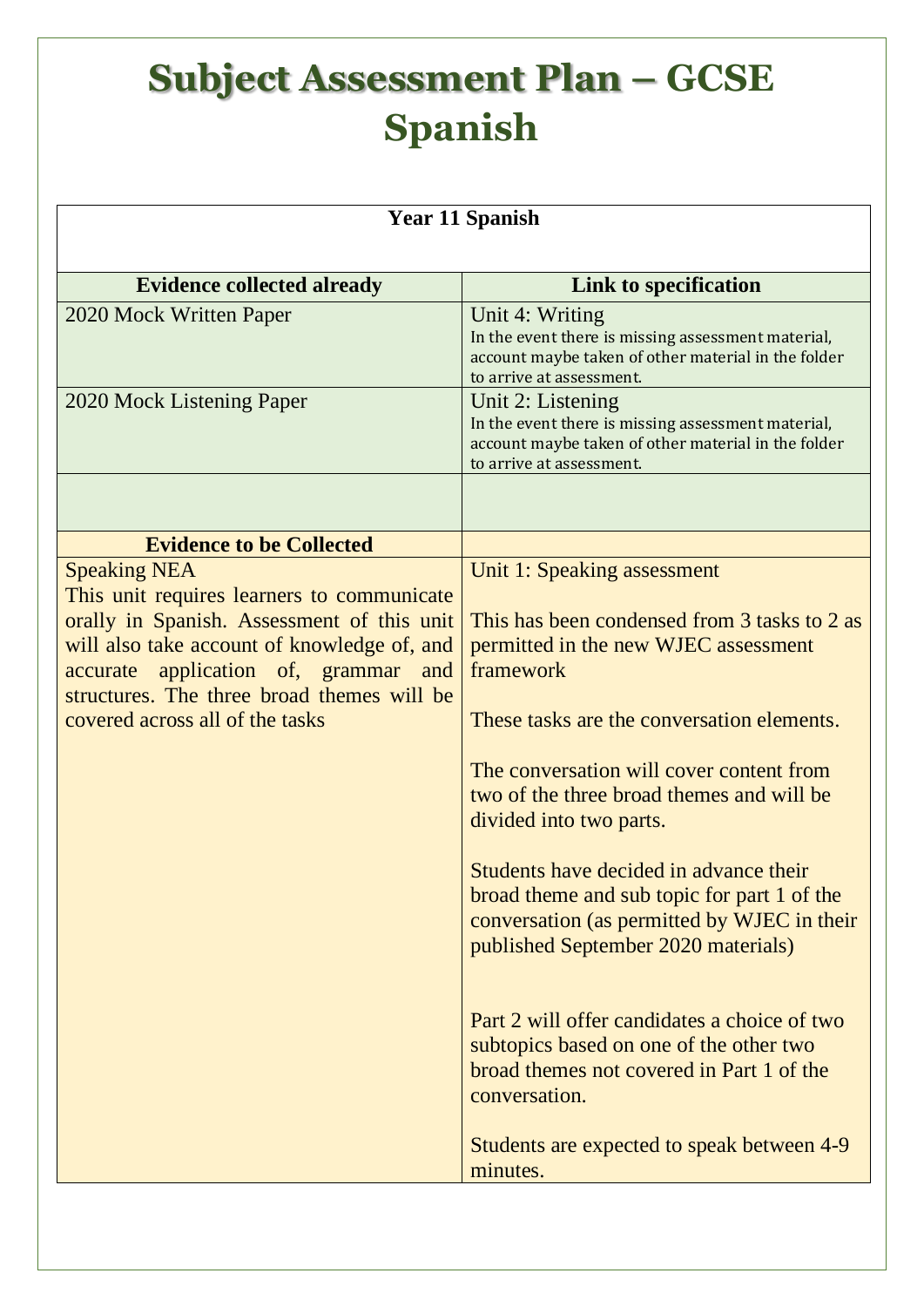|                                                          | Students will be given 15 minutes to prepare |
|----------------------------------------------------------|----------------------------------------------|
|                                                          | notes unaided once they have selected their  |
|                                                          |                                              |
|                                                          | subtopic for part 2 of the conversation      |
| <b>Listening Assessments</b>                             | Unit 2: Listening                            |
| This unit requires learners to respond to a              | 25% of overall qualification                 |
| range of questions in English and also in                |                                              |
| Spanish.                                                 |                                              |
|                                                          |                                              |
| Question types - These may include multiple              |                                              |
| with<br>non-verbal<br>choice<br>and<br>written           |                                              |
| responses; gap-fill answers;<br>selecting                |                                              |
| correct/false statements; and short answer               |                                              |
| responses.                                               |                                              |
|                                                          |                                              |
| Format - Learners will be assessed on a                  |                                              |
| variety of different types of spoken language            |                                              |
| during the assessment which may include:<br>• monologues |                                              |
| • conversations and discussions                          |                                              |
| • interviews                                             |                                              |
|                                                          |                                              |
| • announcements and messages.                            |                                              |
| The spoken extracts will increase<br>1n                  |                                              |
| complexity as the paper progresses. All                  |                                              |
| questions target specific aspects of the                 |                                              |
| subject content                                          |                                              |
| <b>Reading Assessments</b>                               | Unit 3: Reading                              |
|                                                          |                                              |
| This unit requires learners to respond to a              | Translations from the reading papers to be   |
| range of questions in English/Welsh and also             | completed in another lesson                  |
| in Spanish.                                              |                                              |
|                                                          |                                              |
| <b>Question types</b>                                    |                                              |
| These may include multiple choice                        |                                              |
| with match-up responses                                  |                                              |
| gap-fill                                                 |                                              |
| one word answers                                         |                                              |
| selecting correct/false statements                       |                                              |
| short answer responses                                   |                                              |
| completing information in a table                        |                                              |
|                                                          |                                              |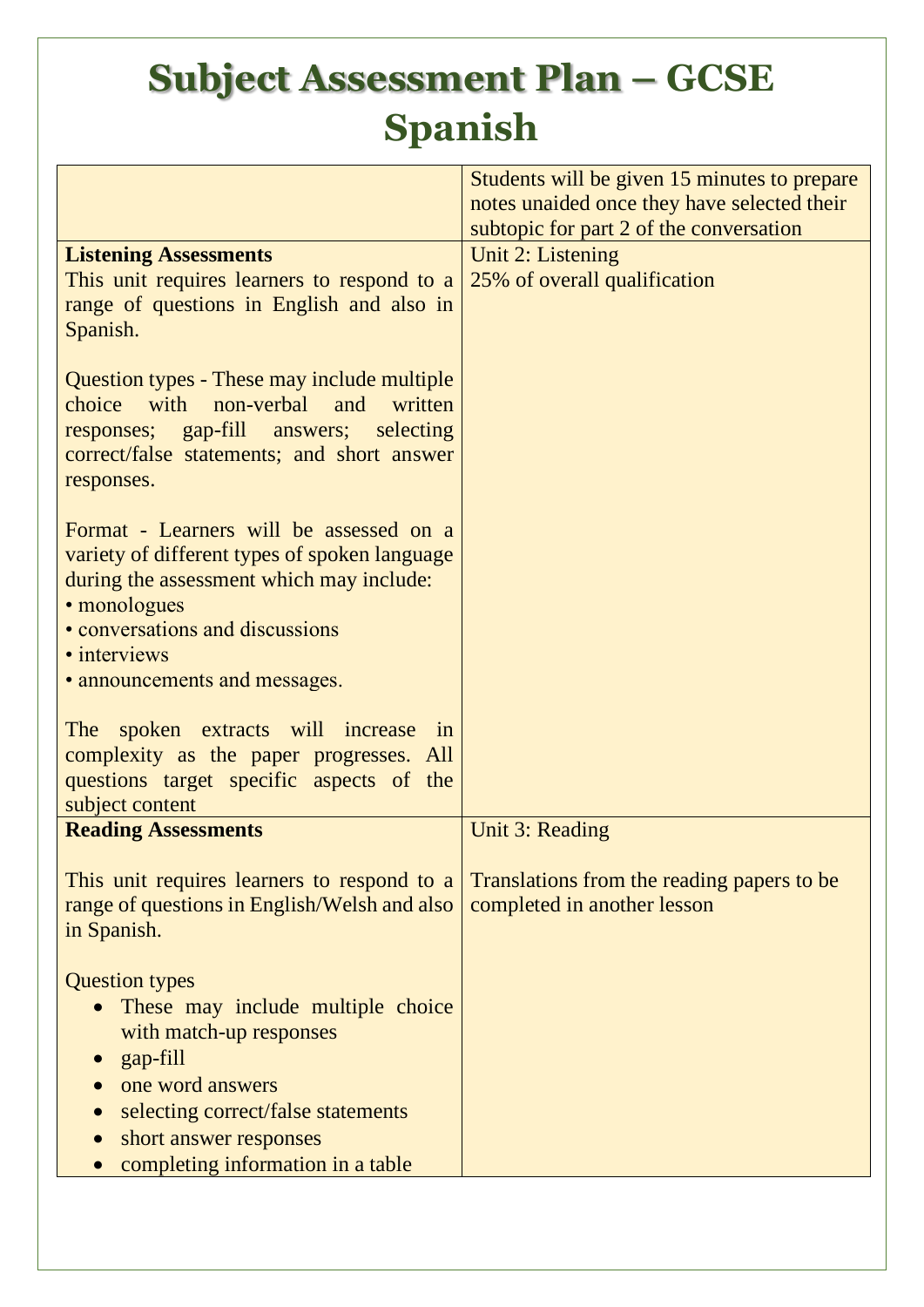| longer responses.                                                                                                                                                                                                                                                                                                                                                                                                                                                                                                                                                                                                                                                                                                                                                                                                                                                                                                                                                                                                                                                                                                                                                                                                                                                                                                                                                                                                                                                                                                                   |                                                                                                                                                                                                                                                                                                               |
|-------------------------------------------------------------------------------------------------------------------------------------------------------------------------------------------------------------------------------------------------------------------------------------------------------------------------------------------------------------------------------------------------------------------------------------------------------------------------------------------------------------------------------------------------------------------------------------------------------------------------------------------------------------------------------------------------------------------------------------------------------------------------------------------------------------------------------------------------------------------------------------------------------------------------------------------------------------------------------------------------------------------------------------------------------------------------------------------------------------------------------------------------------------------------------------------------------------------------------------------------------------------------------------------------------------------------------------------------------------------------------------------------------------------------------------------------------------------------------------------------------------------------------------|---------------------------------------------------------------------------------------------------------------------------------------------------------------------------------------------------------------------------------------------------------------------------------------------------------------|
| <b>Text format and types</b><br>Learners will be assessed on different types<br>of text format which may include:<br>• continuous text (prose) such as adapted<br>extracts from novels, short stories, reviews,<br>e-mails, letters and newspaper articles<br>• non-continuous text such as tables and<br>graphs, adverts, and forms<br>· mixed texts with elements of both<br>continuous and non-continuous formats such<br>as a prose explanation supported by a graph<br>or table<br>• multiple texts or short texts which can be<br>linked together by theme or juxtaposed, such<br>as hotel adverts. The texts may be<br>complementary or contradictory.<br><b>Writing Assessments</b><br>This unit requires learners to respond in<br>Spanish to a range of written tasks.<br>Assessment in this unit will also take account<br>of knowledge of, and accurate application of,<br>grammar and structures.<br>Foundation tier Learners will be required to<br>produce the following:<br>• a short text in the assessed language<br>short text with specified content<br>$\bullet$ a<br>(approximately 50 words)<br>) • an extended piece of writing such as an<br>email, letter or promotional material with<br>some specified content (approximately 100)<br>words)<br>• a translation of simple sentences from<br>English/Welsh into Spanish (35-40 words).<br>Higher tier Learners will be required to<br>produce the following:<br>• a piece of writing in the assessed language<br>such as an email, letter or promotional | <b>Unit 4: Writing</b><br>Translation from English to Spanish to be<br>removed from the paper (WJEC declared in<br>September 2020 this was not going to be<br>included in the exam paper)<br>Writing questions to be adapted as WJEC<br>declared certain topics would not be<br>assessed in the written paper |